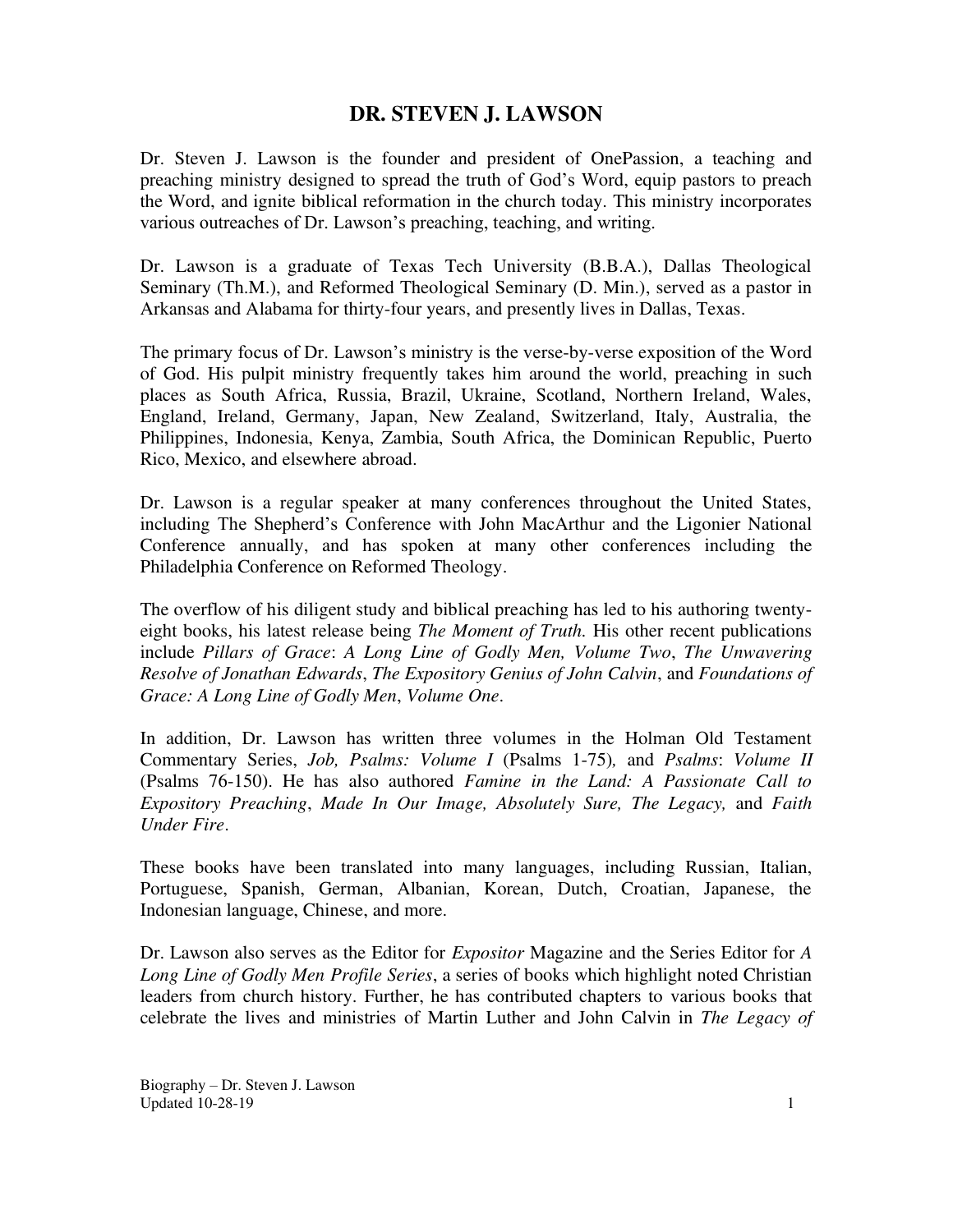*Martin Luther* and *John Calvin: A Heart for Devotion, Doctrine, and Doxology* and also *Preaching Like Calvin: Sermons From the 500th Anniversary Celebration*.

Moreover, Dr. Lawson has contributed numerous chapters to various books, theological journals, and magazines such as *Tabletalk*, *Banner of Truth, Bibliotheca Sacra*, *Expositor*, *The Southern Baptist Journal of Theology, The Master's Seminary Journal, The Faith and Mission, Decision Magazine, Discipleship Magazine,* and more.

As an instructor, Dr. Lawson is a Teaching Fellow with Ligonier Ministries, the Professor of Preaching at The Master's Seminary, and the Dean of the Doctor of Ministry program, overseeing its development.

Dr. Lawson has taught special lecture series on preaching at leading seminaries, including the annual Distinguished Scholars Lecture Series (2004) on "Expository Preaching of the Psalms" at The Master's Seminary, the annual John Reed Miller Preaching Week (2010) on "The Expository Preaching of Ezra at the Watergate" at Reformed Theological Seminary in Jackson, Mississippi, and the annual E.Y. Mullins Lectures on Preaching at Southern Baptist Theological Seminary.

Dr. Lawson presently serves on the boards of The Master's Seminary and University, Ligonier Ministries, and Reformation Bible College. He has served as a council member of the Alliance of Confessing Evangelicals and on the Alliance Executive Staff.

Steven and his wife Anne have three sons, Andrew, James, and John, and a daughter, Grace Anne.

### **PERSONAL INFORMATION:**

Born April 13, 1951 Married Anne Crowell, April 18, 1981

Andrew, born March 15, 1983 James, born March 15, 1983 Grace Anne, born April 20, 1987 John, born October 15, 1990

### **DEGREES EARNED:**

Doctor of Ministry, 1990 Reformed Theological Seminary Jackson, Mississippi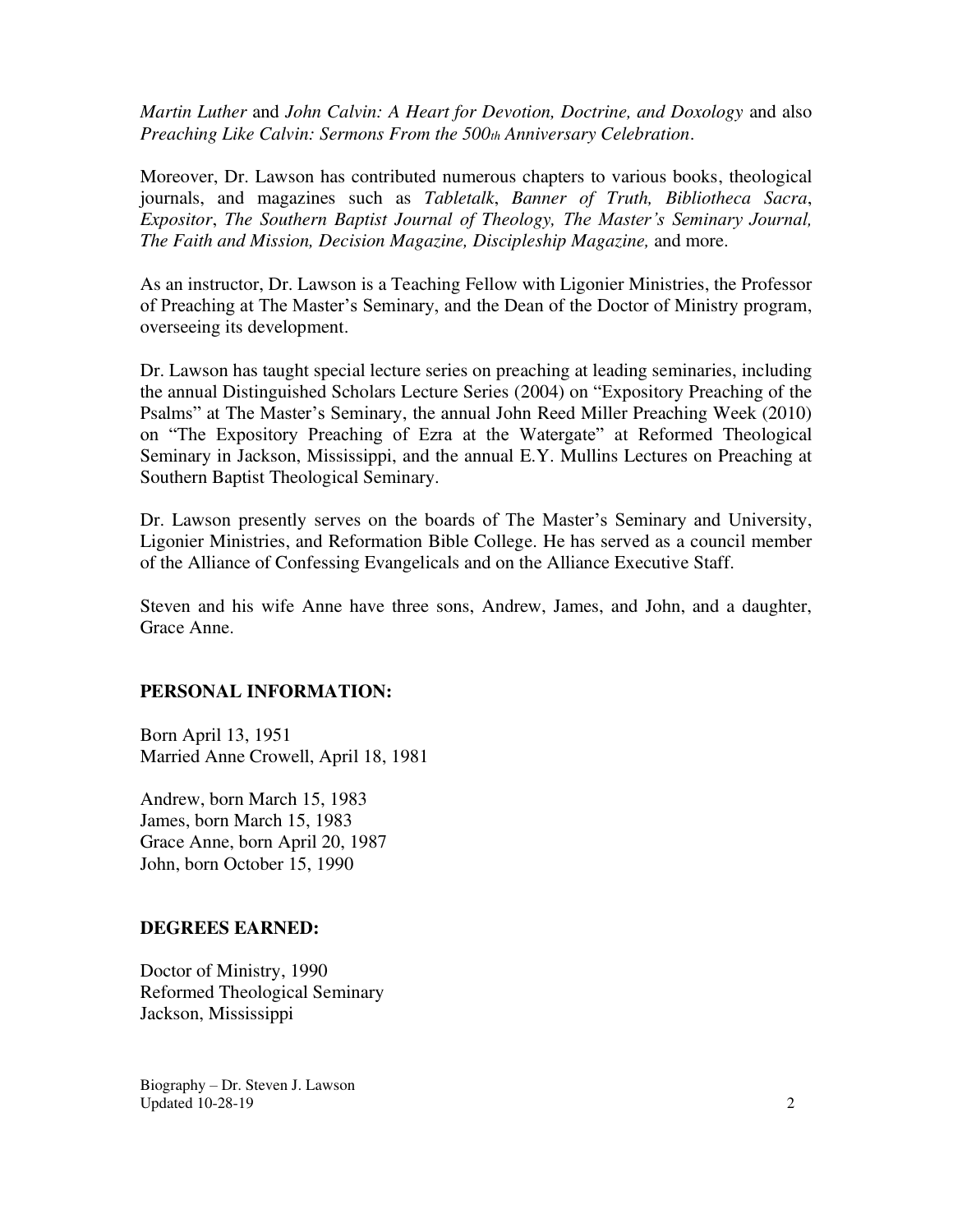Masters of Theology, 1980 Dallas Theological Seminary Dallas, Texas Major: Systematic Theology

Bachelors of Business Administration, 1973 Texas Tech University Lubbock, Texas Major: Finance

### **CHURCHES PASTORED:**

2003-2015 Senior Pastor Christ Fellowship Baptist Church Mobile, AL

 $1995 - 2003$ Senior Pastor Dauphin Way Baptist Church Mobile, Alabama

1981-1995 Senior Pastor The Bible Church of Little Rock Little Rock, Arkansas

1980-1981 Collegiate Pastor University Baptist Church Fayetteville, Arkansas

### **MINISTRIES SERVING:**

2015-Present Founder and President OnePassion Ministries Dallas, TX

Dean of the Doctor of Ministry Program Professor of Preaching The Master's Seminary Los Angeles, CA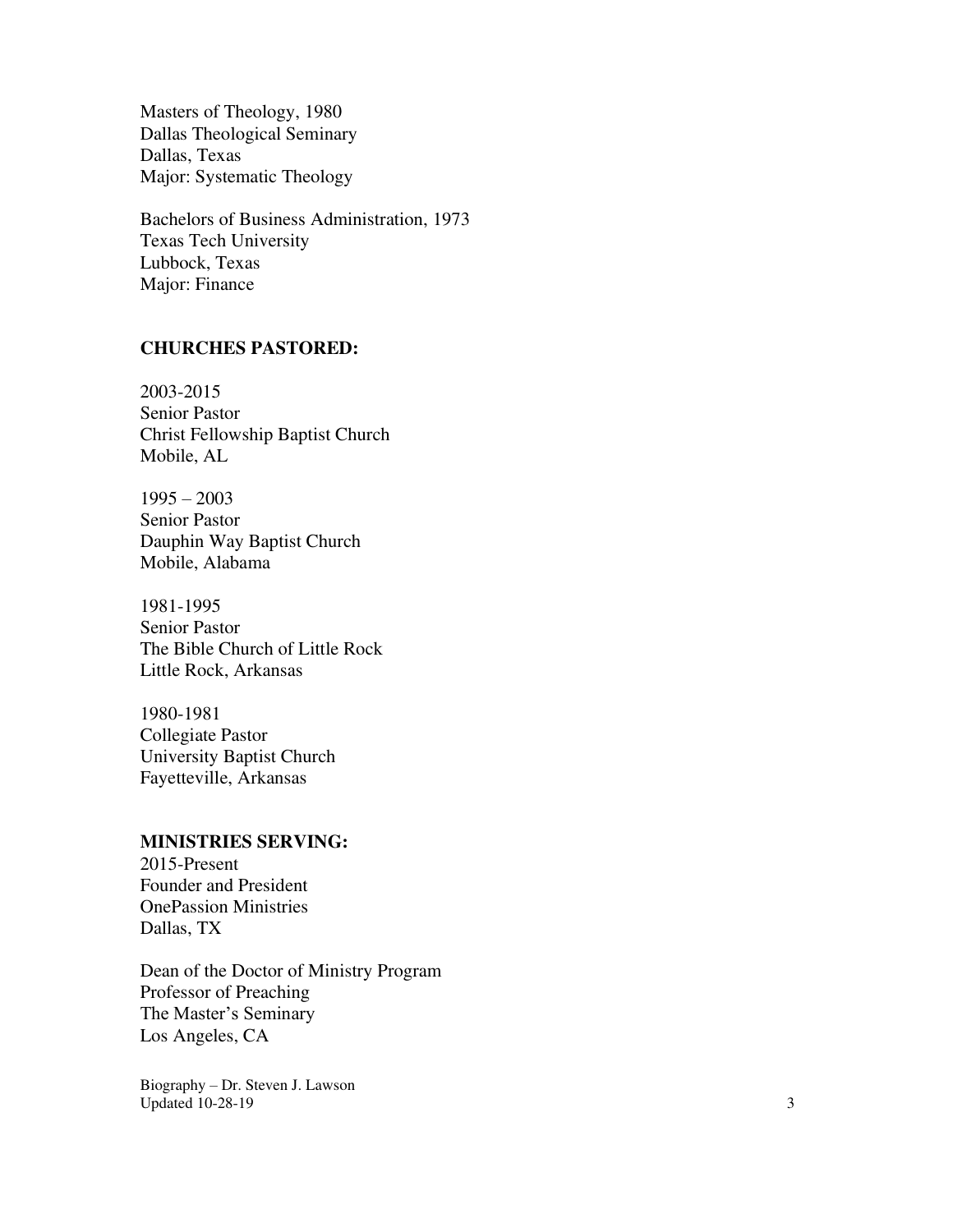Teaching Fellow Ligonier Ministries Orlando, FL

#### **BOOKS AUTHORED:**

*The Moment of Truth* (Reformation Trust, 2018).

*Philippians for You* (The Good Book Company, 2017).

*The Cost: What It Means to Follow Jesus* (Christian Focus Publications, 2017).

*The Passionate Preaching of Martyn Lloyd-Jones* (Ligonier Ministries, 2016).

*The Daring Mission of William Tyndale* (Reformation Trust, 2015).

*The Evangelistic Zeal of George Whitefield* (Reformation Trust, 2014).

*John Knox: Fiery Faith* (Christian Faith, 2014).

*The Heroic Boldness of Martin Luther* (Reformation Trust, 2013).

*The Kind of Preaching God Blesses* (Harvest House Publishers, 2013).

*In It To Win It* (Harvest House Publishers, 2013).

*The Gospel Focus of Charles Spurgeon* (Reformation Trust, 2012).

*Preaching the Psalms* (Evangelical Press Books, 2012).

*Pillars of Grace: A Long Line of Godly Men, Volume Two* (Reformation Trust, 2011).

*The Unwavering Resolve of Jonathan Edwards* (Reformation Trust, 2008).

*The Expository Genius of John Calvin* (Reformation Trust, 2007).

*Foundations of Grace: A Long Line of Godly Men, Volume One* (Reformation Trust, 2006).

*Psalm Commentary, Volume II (Psalms 76-150): Holman Old Testament Commentary* (Broadman, 2006).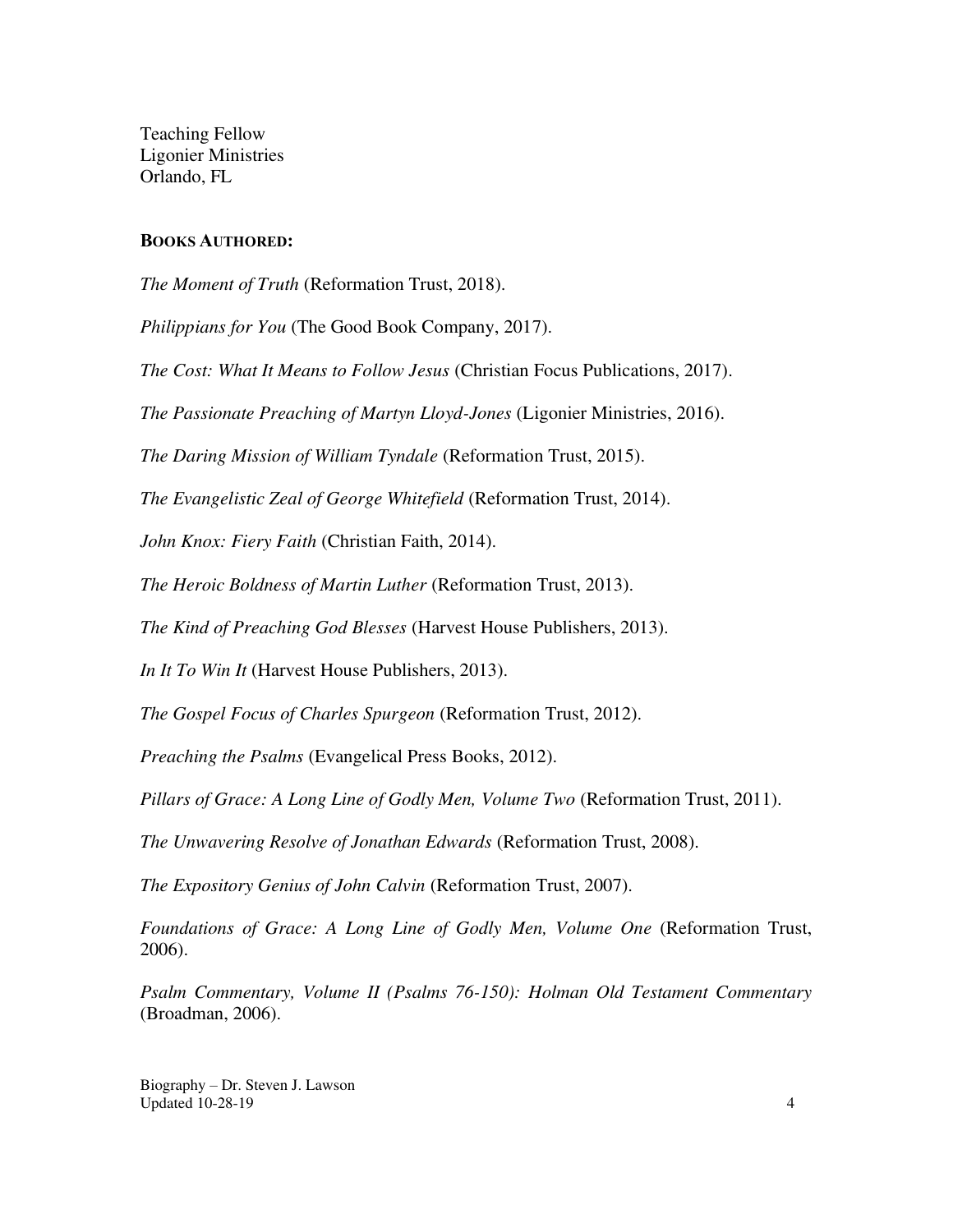*Job Commentary: Holman Old Testament Commentary* (Broadman, 2004).

*Psalm Commentary, Volume I (Psalms 1-75): Holman Old Testament Commentary* (Broadman, 2003).

*Famine in the Land: A Passionate Call for Expository Preaching* (Moody, 2003).

*Made in Our Image: What Shall We Do With A User Friendly God* (Multnomah, 2000).

*Absolutely Sure: Settle the Question of Eternal Life* (Multnomah, 1999).

*The Legacy: What Every Father Wants to Leave His Child* (Multnomah, 1998).

*Faith Under Fire: Standing Strong When Satan Attacks* (Crossway, 1995).

*Heaven Help Us: Truths About Eternity* (Nav Press, 1995).

*Final Call: It's Time for the Church to Wake Up* (Crossway, 1994).

*When All Hell Breaks Loose: Surprising Insights From the Life of Job* (Nav Press, 1993).

*Men Who Win: Pursuing the Ultimate Prize* (Nav Press, 1992).

### **BOOKS TRANSLATED**:

#### **Portuguese**

*The Unwavering Resolve of Jonathan Edwards The Expository Genius of John Calvin The Passionate Preaching of Martyn Lloyd-Jones The Heroic Boldness of Martin Luther The Daring Mission of William Tyndale The Gospel Focus of Charles Spurgeon The Evangelistic Zeal of George Whitefield Foundations of Grace Pillars of Grace When All Hell Breaks Loose* 

### **Russian**

*Psalm Commentary, Volume I Psalm Commentary, Volume II Preaching the Psalms Famine in the Land*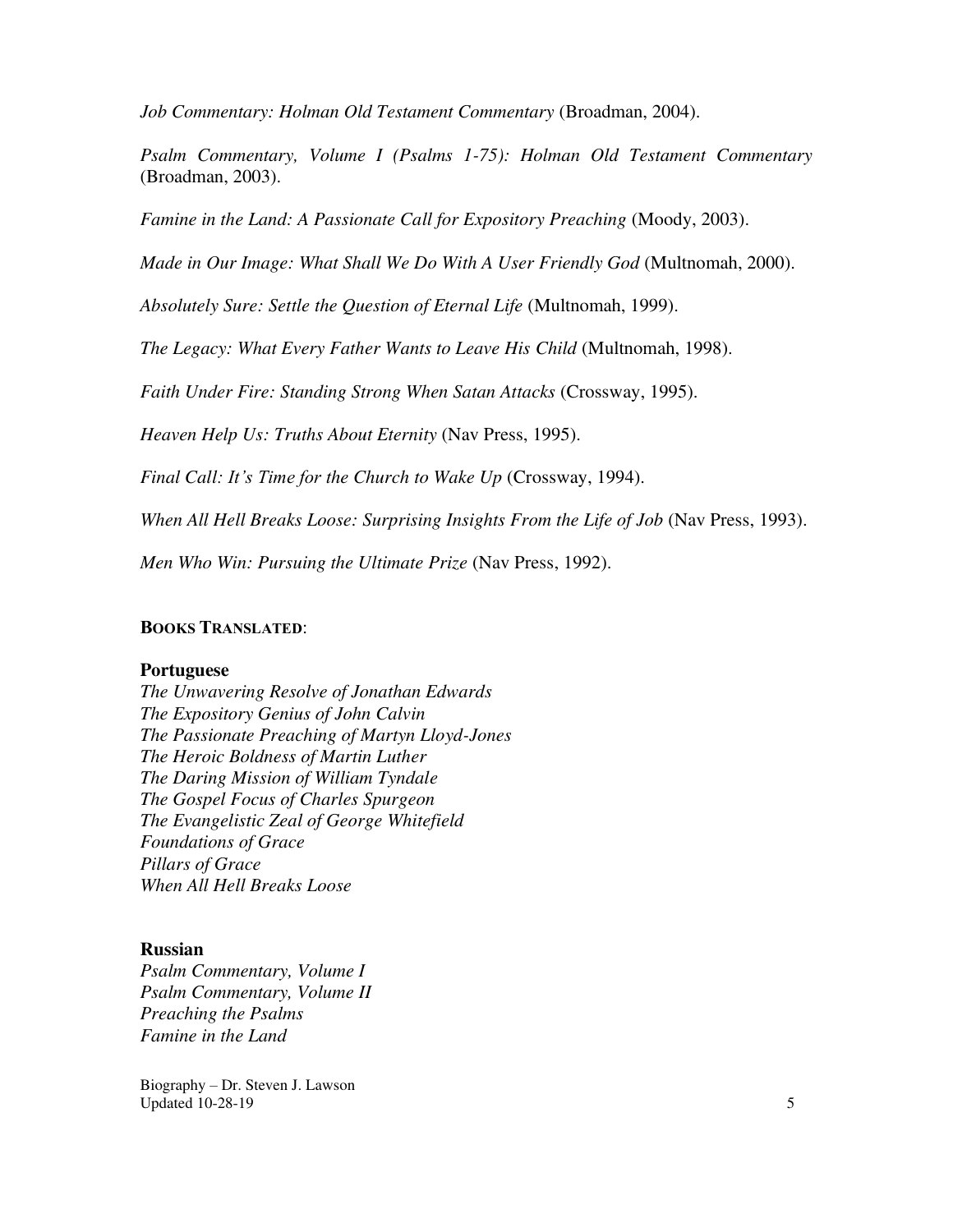# **Dutch**

*The Expository Genius of John Calvin The Evangelistic Zeal of George Whitefield Foundations of Grace* 

### **Korean**

*Psalm Commentary, Volume I Psalm Commentary, Volume II The Passionate Preaching of Martyn Lloyd-Jones* 

### **German**

*Famine in the Land The Heroic Boldness of Martin Luther*

**Albanian**  *Famine in the Land*

**Japanese**  *The Legacy*

**Romanian**  *The Evangelistic Zeal of George Whitefield* 

**Italian**  *The Heroic Boldness of Martin Luther*

### **Spanish**

*The Daring Mission of William Tyndale* 

**Armenian**  *Famine in the Land* 

**Indonesian**  *Famine in the Land*

**Chinese**  *The Kind of Preaching God Blesses*

### **CHAPTERS WRITTEN:**

"A Mighty Fortress Is Our God: Luther As A Man Of Conflict (1520's)", *The Legacy of Luther* (Reformation Trust, 2016).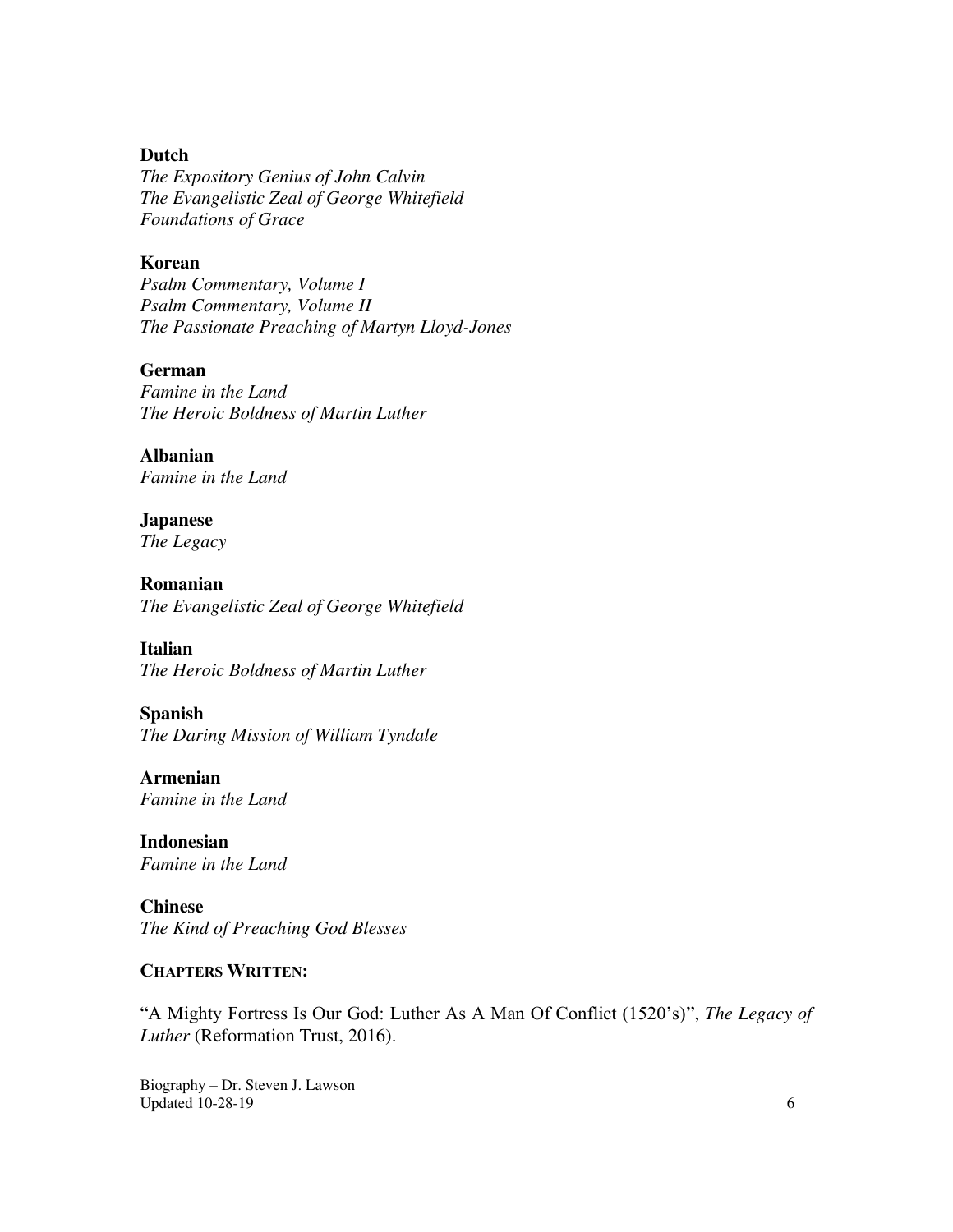"Praying in Jesus' Name," *Let Us Pray* (The Northampton Press, 2011).

"The Expository Pulpit of John Calvin," *Calvin: Towards A New Reformation*, ed. by Derek Thomas (Crossway, 2011).

"John Calvin and Guarding the Gospel," *Preaching Like Calvin: Sermons From the 500th Anniversary Celebration*, ed. by David W. Hall (P & R, 2010).

"The Preacher of God's Word," *John Calvin: A Heart for Devotion, Doctrine, Doxology*, ed. by Burk Parsons (Reformation Trust, 2008).

# **ARTICLES CONTRIBUTED**:

"Martin Luther: Thundering Voice of the Reformation," *Expositor*, ed., Steven J. Lawson (OnePassion Inc., Mar/Apr 2017).

"John Wycliffe: Father of the English Pulpit," *Expositor*, ed., Steven J. Lawson (OnePassion Inc., Jan/Feb 2017).

"John Calvin: Father of Reformed Missions," *Expositor*, ed., Steven J. Lawson (OnePassion Inc., Nov/Dec 2016).

"Why Preach the Old Testament," *Expositor*, ed., Steven J. Lawson (OnePassion Inc., Sept/Oct 2016).

"Charles H. Spurgeon: The Prince of Preachers," *Expositor*, ed., Steven J. Lawson (OnePassion Inc., July/Aug 2016).

"Embrace the Task: Bible-Based Exposition," *Expositor*, ed., Steven J. Lawson (OnePassion Inc., May/June 2016).

"Martyn Lloyd-Jones: A Life on Fire," *Expositor*, ed., Steven J. Lawson (OnePassion Inc., Mar/Apr 2016).

"The Puritans: Their History and Heroics," *Expositor*, ed., Steven J. Lawson (OnePassion Inc., Jan/Feb 2016).

"Distinguishing Marks of Effective Delivery," *Expositor*, ed., Steven J. Lawson (OnePassion Inc., Nov/Dec 2015).

"Preparing the Preacher," *Expositor*, ed., Steven J. Lawson (OnePassion Inc., Sept/Oct 2015).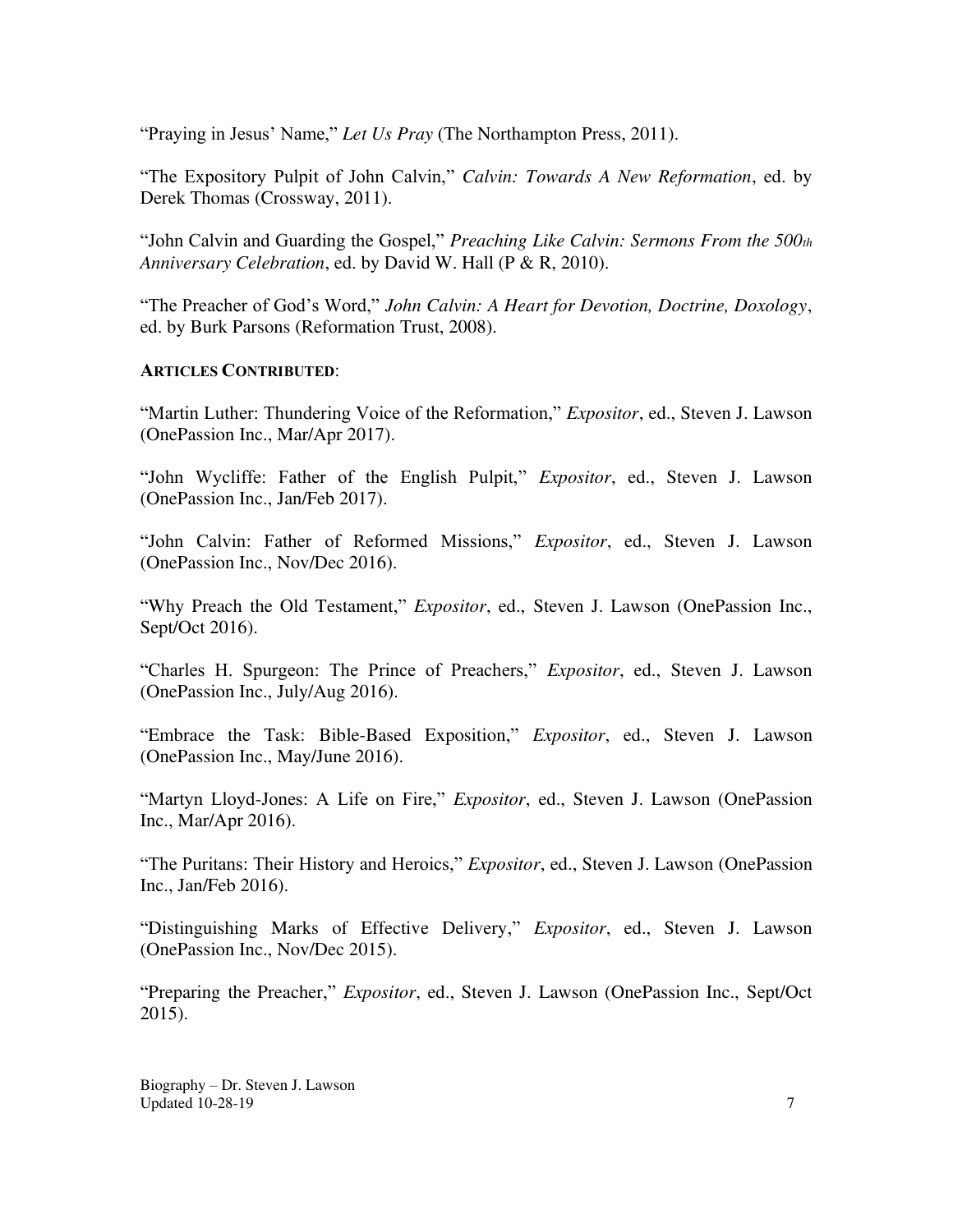"The Preacher and His Accountability," *Expositor*, ed., Steven J. Lawson (OnePassion Inc., Jul/Aug 2015).

"The Costly Discipline of a Godly Pastor," *Expositor*, ed., Steven J. Lawson (OnePassion Inc., May/June 2015).

"Preaching an Exclusive Gospel in an Inclusive Age," *Expositor*, ed., Steven J. Lawson (OnePassion Inc., Mar/Apr 2015).

"Preaching Christ Crucified," *Expositor*, ed., Steven J. Lawson (OnePassion Inc., Jan/Feb 2015).

"One Master Theme: Preaching and the Glory of God," *Expositor*, ed., Steven J. Lawson (OnePassion Inc., Nov/Dec 2014).

"The Sufficiency of Scripture in Expository Preaching," *Expositor*, ed., Steven J. Lawson (OnePassion Inc., Sept/Oct 2014).

"Salvation Is of the Lord," *TableTalk*, ed., Burk Parsons (Ligonier Ministries, May 2017).

"True Conversion," *TableTalk*, ed., Burk Parsons (Ligonier Ministries, February 2016).

"You Just Need to Obey," *TableTalk*, ed., Burk Parsons (Ligonier Ministries, December 2015).

"A Passion For Preaching," *TableTalk*, ed., Burk Parsons (Ligonier Ministries, June 2014).

"Preaching the Wrath of God," *TableTalk*, ed., Burk Parsons (Ligonier Ministries, February 2014).

"Self-Discipline," *TableTalk*, ed., Burk Parsons (Ligonier Ministries, August 2013).

"His Heart Trusts in Her," *TableTalk*, ed., Burk Parsons (Ligonier Ministries, March 2013).

"The Pastor's Example of Evangelism," *TableTalk*, ed., Burk Parsons (Ligonier Ministries, June 2012).

"Love's Significance," *TableTalk*, ed., Burk Parsons (Ligonier Ministries, February 2012).

"What Is Truth," *TableTalk*, ed., Burk Parsons (Ligonier Ministries, September 2010).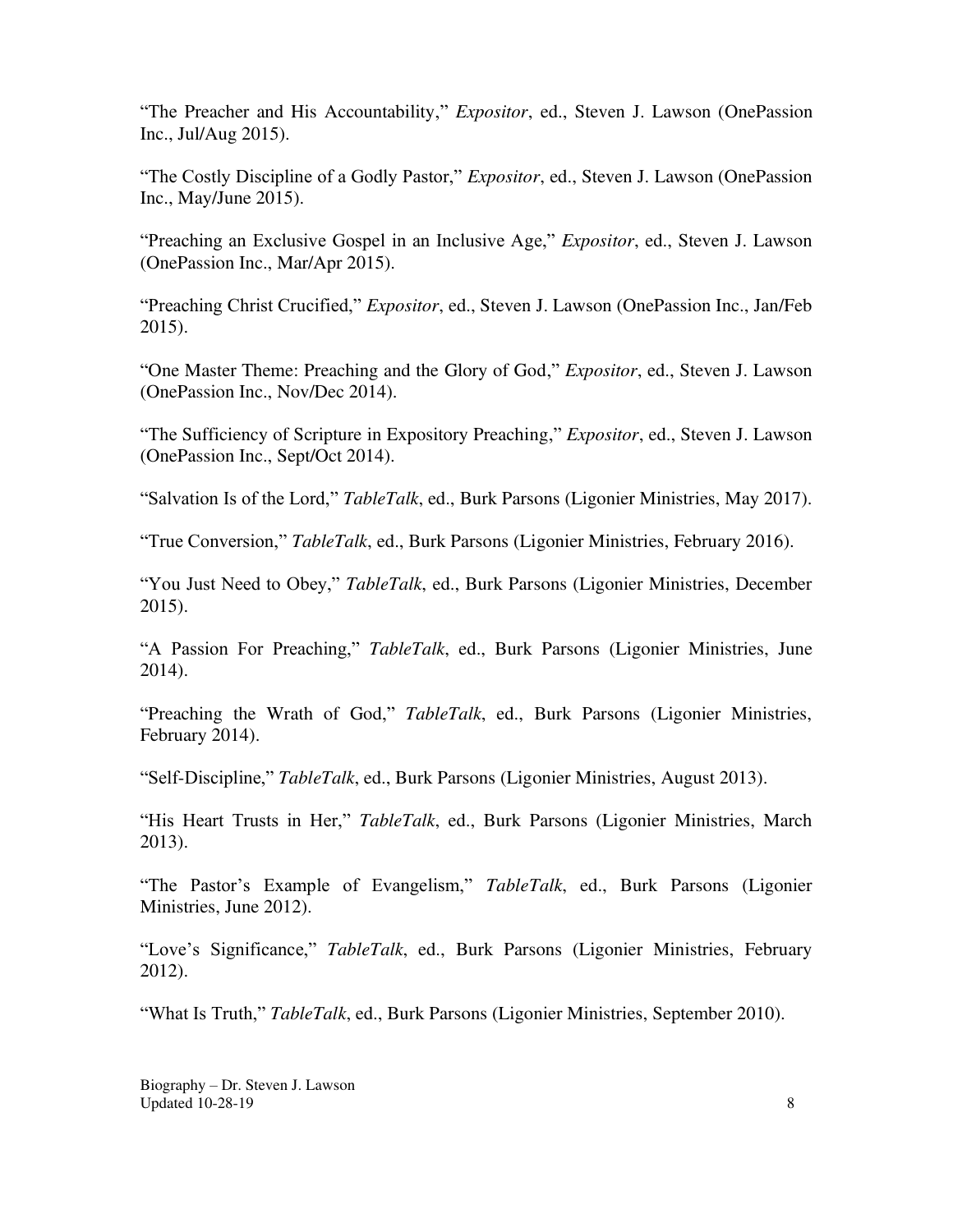"Preach the Word," *TableTalk*, ed., Burk Parsons (Ligonier Ministries, January 2010).

"Gottschalk," *TableTalk*, ed., Burk Parsons (Ligonier Ministries, April 2009).

"Generation to Generation," *TableTalk*, ed., Burk Parsons (Ligonier Ministries, August 2008).

"For Thine Is the Kingdom," *TableTalk*, ed., Burk Parsons (Ligonier Ministries, June 2007).

"The Real Prayer of Jabez," *TableTalk*, ed., Burk Parsons (Ligonier Ministries, February 2006).

"John Knox: The Trumpet Blast of Scotland (9)," *The Banner of Truth*, ed., Jonathan Watson (The Banner of Truth Trust, November 2014).

"John Knox: The Trumpet Blast of Scotland (8)," *The Banner of Truth*, ed., Jonathan Watson (The Banner of Truth Trust, October 2014).

"John Knox: The Trumpet Blast of Scotland (7)," *The Banner of Truth*, ed., Jonathan Watson (The Banner of Truth Trust, Aug/Sept 2014).

"John Knox: The Trumpet Blast of Scotland (6)," *The Banner of Truth*, ed., Jonathan Watson (The Banner of Truth Trust, July 2014).

"John Knox: The Trumpet Blast of Scotland (5)," *The Banner of Truth*, ed., Jonathan Watson (The Banner of Truth Trust, June 2014).

"John Knox: The Trumpet Blast of Scotland (4)," *The Banner of Truth*, ed., Jonathan Watson (The Banner of Truth Trust, May 2014).

"John Knox: The Trumpet Blast of Scotland (3)," *The Banner of Truth*, ed., Jonathan Watson (The Banner of Truth Trust, April 2014).

"John Knox: The Trumpet Blast of Scotland (2)," *The Banner of Truth*, ed., Jonathan Watson (The Banner of Truth Trust, March 2014).

"John Knox: The Trumpet Blast of Scotland (1)," *The Banner of Truth*, ed., Jonathan Watson (The Banner of Truth Trust, February 2014).

"D. Martyn Lloyd-Jones and John F. MacArthur: Striking Similarities Between Two Extraordinary Expositors," *The Master's Seminary Journal*, (Spring 2011).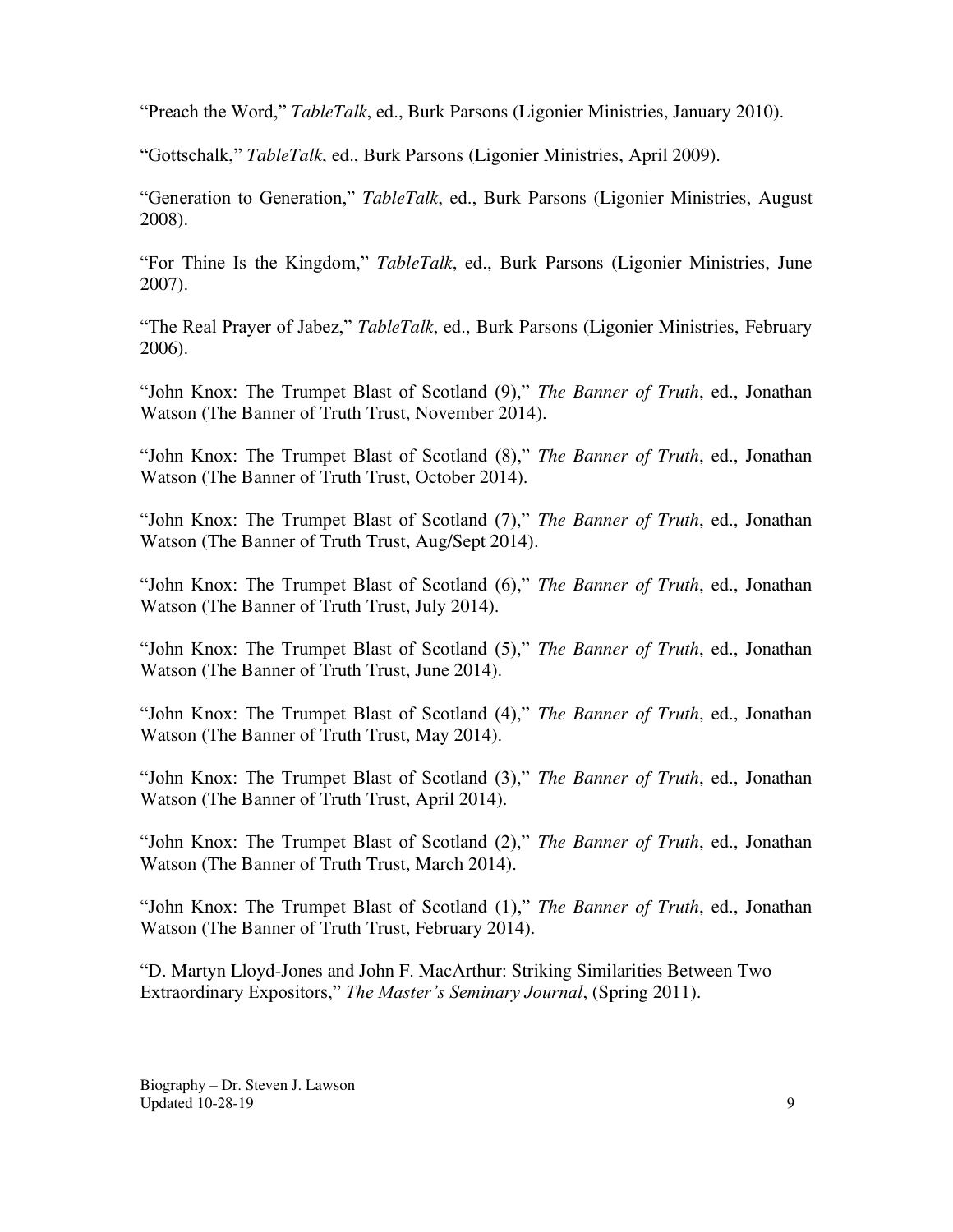"The Biblical Preaching of John Calvin," *The Southern Baptist Journal of Theology*, (Vol. 13, Number 4, Winter 2009).

"Sola Scripture: The Sufficiency of Scripture in Expository Preaching," *Preaching Magazine*, (September/October 2002).

"The Passion of Biblical Preaching," *An Expository Study on 1 Timothy 4:13-16,*  Bibliotheca Sacra, (January-March 2002).

"The Pattern of Biblical Preaching," *An Expository Study of Ezra 7:10 and Nehemiah 8:1-18,* Bibliotheca Sacra, October-December 2001.

"The Power of Biblical Preaching," *An Expository Preaching Study on Jonah 3:1-10,*  Bibliotheca Sacra, (July-September 2001).

"The Priority of Biblical Preaching," *An Expository Preaching Study on Acts 2:42-47,*  Bibliotheca Sacra, (April-June 2001).

"Salvation: How to be Absolutely Sure," *Decision Magazine*, (January 2001).

"Holiness: Focusing on God's Target," *Decision Magazine*, (September 1999).

"The God-Driven Church: I Thessalonians 1:1-10," *Southern Baptist Journal of Theology*, (Fall 1999).

"No Higher Call!" Faith & Mission, *Southeastern Baptist Theological Seminary*, (Spring 1996).

### **PREACHING INTERNATIONALLY:**

Johannesburg and Perth, South Africa (2012, 2015)

Belfast, Northern Ireland (2006, 2013, 2015, 2016)

Leon, Spain (2016)

Brno, Czech Republic (2015, 2016)

Lusaka, Zambia (2015)

Puerto Rico (2015)